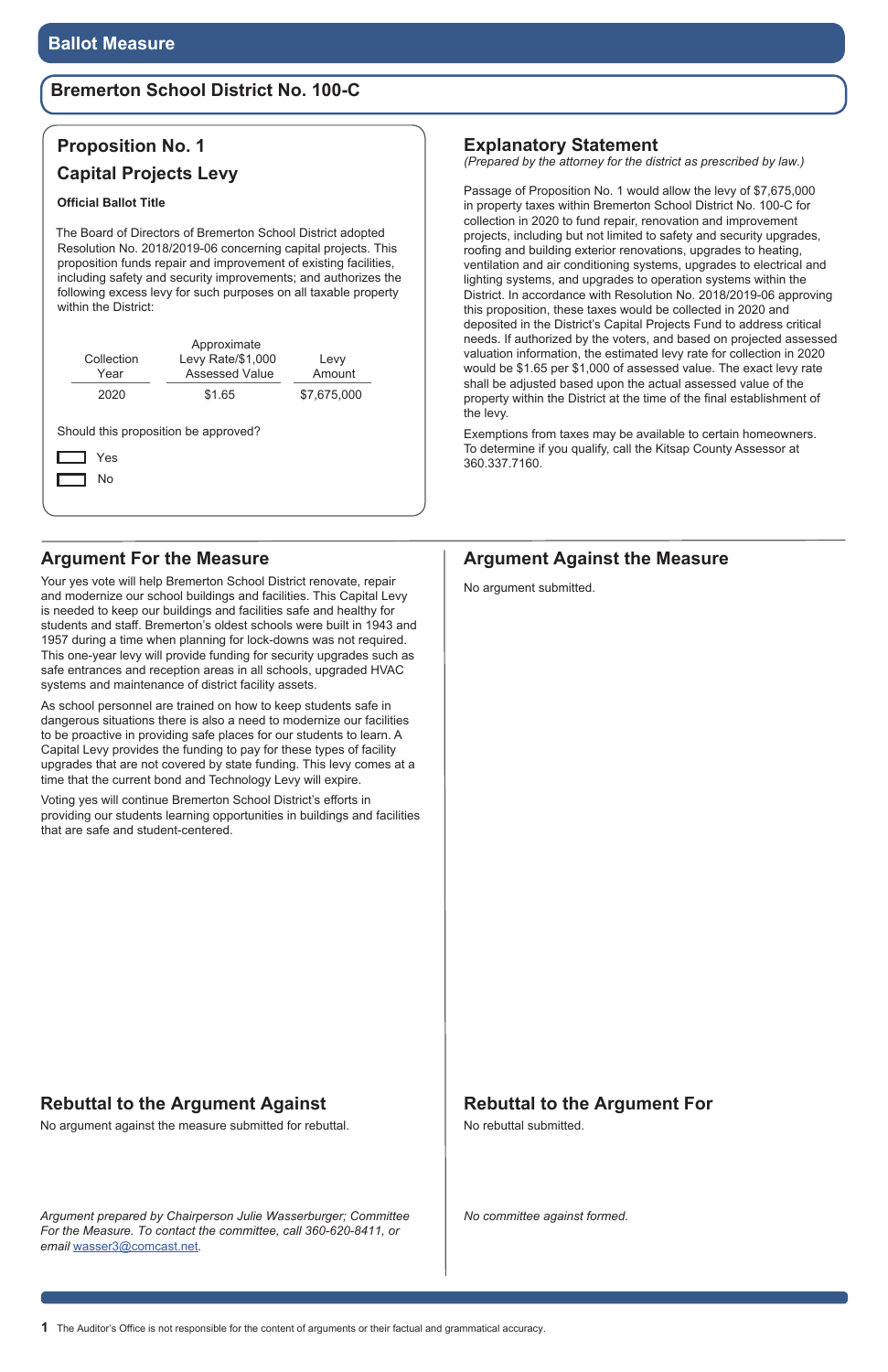### **Bainbridge Island School District No. 303**

### **Argument For the Measure**

Providing students with safe, educationally stimulating and structurally sound schools is core to the mission of the Bainbridge Island School District.

In 2016, voters approved a bond measure put forth by BISD to replace two school facilities deemed in poor condition (Blakely Elementary and the 100 Building at Bainbridge High School), as well as provide funding for district-wide renovations and repairs. Thanks to the supportive Bainbridge community, the bond measure passed. BISD began the process to replace the two buildings while also performing on-going maintenance throughout the district. The new Blakely Elementary is currently fully funded, under construction, and is on-schedule (slated to open fall 2019).

**Why BISD Is Asking Voters To Approve Proposition 1**

Since the 2016 election, the Seattle region has experienced a construction boom. In 2018, *Seattle Journal of Commerce* said Seattle was the 7th most expensive place to build, *in the world*. This competitive market has resulted in steep escalations in construction costs (both for materials and labor). Along with state funding that did not fully materialize and new city and state building codes, BISD does not have enough money to complete the BHS construction project. These increases also have impacted BISD's district-wide repair fund.

#### **How the \$15 Million Will Be Spent**

\$10 million will cover the remaining funds needed to complete the BHS construction project (scheduled to open winter 2021)

\$5 million will be spent on district-wide security upgrades and repairs (such as roof and HVAC) and through 2025

*Argument prepared by Chairperson Jason Shutt; Committee Member Ian Forbes: Committee Member Mark Emerson; Committee For the Measure. To contact the committee, call 206-399-3641, or email*  jason@jasonshutt.com*.* 

### **Argument Against the Measure**

No argument submitted.

*No committee against formed.*

### **Explanatory Statement**

*(Prepared by the attorney for the district as prescribed by law.)*

Passage of Proposition No. 1 would allow the levy of \$2,500,000 in property taxes within Bainbridge Island School District No. 303 for collection in 2020, \$2,500,000 for collection in 2021, \$2,500,000 for collection in 2022, \$2,500,000 for collection in 2023, \$2,500,000 for collection in 2024, and \$2,500,000 for collection in 2025, to pay for capital improvements of the District.

In accordance with Resolution No. 02-18-19 approving this proposition, these taxes would be deposited into the District's Capital Projects Fund. The funds would be used to complete the replacement of the Bainbridge High School (BHS) 100 Building. In addition, funds would be used to make roofing and plumbing improvements, HVAC and electrical upgrades, school room renovations, and site, security, energy conservation and other capital improvements to Blakely, Ordway and Wilkes Elementary Schools, Woodward Middle School, Commodore Options School, Sakai Intermediate School, Bainbridge High School and District support facilities.

Based on projected assessed valuation information, the District estimates tax rates of \$.30 per \$1,000 of assessed value (2020 collection); \$0.29 per \$1,000 of assessed value (2021 collection); \$0.29 per \$1,000 of assessed value (2022 collection); \$0.28 per \$1,000 of assessed value (2023 collection); \$0.27 per \$1,000 of assessed value (2024 collection); and \$0.27 per \$1,000 of assessed value (2025 collection).

Exemptions from taxes may be available to homeowners who are 61 or older, or disabled, and who meet certain income requirements. To determine if you qualify, call the Kitsap County Assessor at (360) 337-7160.

### **Rebuttal to the Argument Against**

No argument against the measure submitted for rebuttal.

### **Rebuttal to the Argument For**

No rebuttal submitted.

# **Proposition No. 1**

### **Capital Projects Levy**

#### **Official Ballot Title**

The Board of Directors of Bainbridge Island School District No. 303 adopted Resolution No. 02-18-19 for capital projects. This proposition authorizes the completion of the replacement of the BHS 100 Building, and roofing, plumbing, security and other renovations, improvements and upgrades to school facilities, and authorizes the following excess levies for such purposes on all taxable property within the District:

|                                      | Approximate           |             |  |  |  |
|--------------------------------------|-----------------------|-------------|--|--|--|
| Collection                           | Levy Rate/\$1,000     | Levy        |  |  |  |
| Years                                | <b>Assessed Value</b> | Amount      |  |  |  |
| 2020                                 | \$0.30                | \$2,500,000 |  |  |  |
| 2021                                 | \$0.29                | \$2,500,000 |  |  |  |
| 2022                                 | \$0.29                | \$2,500,000 |  |  |  |
| 2023                                 | \$0.28                | \$2,500,000 |  |  |  |
| 2024                                 | \$0.27                | \$2,500,000 |  |  |  |
| 2025                                 | \$0.27                | \$2,500,000 |  |  |  |
| Should this proposition be approved? |                       |             |  |  |  |
| Yes                                  |                       |             |  |  |  |
| No                                   |                       |             |  |  |  |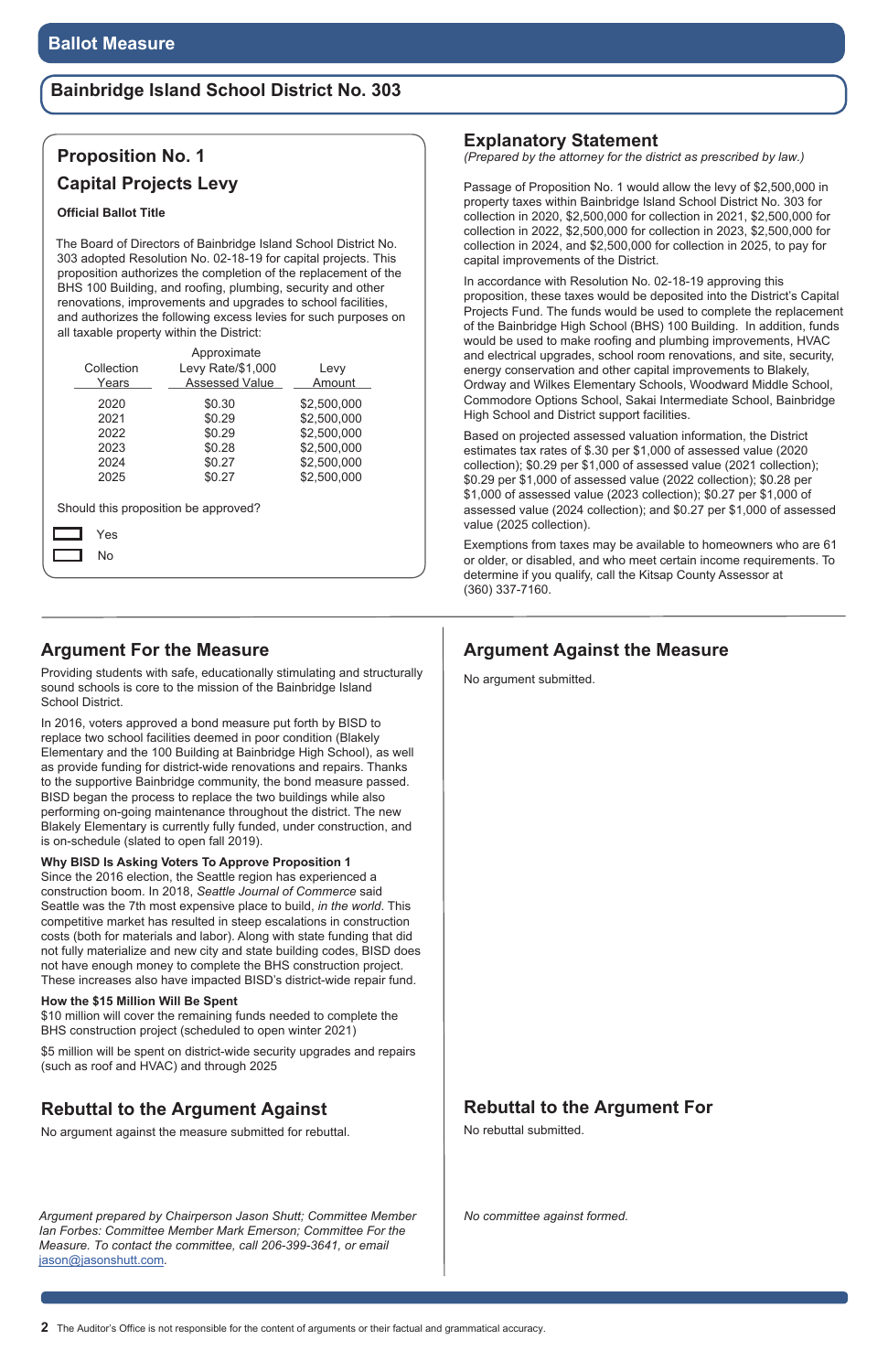# **Central Kitsap School District No. 401**

### **Argument For the Measure**

In Central Kitsap School District (CKSD), youth have access to safe, engaging, and exemplary schools. The current CKSD school support levy expires soon. Help continue our tradition of outstanding schools, students, and staff by voting "Yes" on the CKSD school support levy by February 12, 2019.

This replacement levy is an incredible opportunity to continue supporting our schools and programs at less than half the cost of the previous levy. Due to the restructuring in school funding at the state level, this year's levy is only \$1.50 per \$1,000 of assessed property value, compared to our current rate of \$2.99. Seniors and people living with disabilities may be eligible for tax exemptions. Visit tinyurl.com/kitsapexemptions for more information.

Washington State provides 83% of the district budget for basic education and the Federal Government provides 7%. The remaining 10% of the CKSD budget is provided by local levy dollars. Levy money enriches education by directly supporting activities and athletics, arts and drama, counselors, libraries, music, professional development, safety and security, small class sizes, special education, teachers and staff, technology, and transportation.

Additionally, a "Yes" vote from local voters sends the message to our state government that the CK community supports PreK-12 education. Passage of this levy is matched with additional state funding of \$4 million per year. CKSD continues to demonstrate strong stewardship of state, federal, and community dollars in the execution of every PreK-12 program.

Please vote "Yes" by Tuesday, February 12 and ensure continued

### **Rebuttal to the Argument Against**

This levy replaces an expiring \$2.99 per \$1,000 of assessed property value with \$1.50 per \$1,000. This levy is for state approved enrichment activities, programs, and operations. The funds will be tracked and accounted for separately and not mixed with state funds for basic education. This levy is 10% of CKSD's funding. CKSD doesn't receive funding from Kitsap County. Budget information is available online at tinyurl.com/CKSDbudget. Vote "Yes" and your local school tax goes down.

*Argument prepared by Chairperson Roy Rainey; Committee Member Ed Wolfe; Committee Member Judy Mentor Eagleson; Committee For the Measure. To contact the committee, call 360-471-5366, or email*  info@supportckschools.com*.* 

#### **Proposition No. 1**

### **Replacement School Support Levy for Educational Enrichment Programs and Operations**

#### **Official Ballot Title**

The Board of Directors of Central Kitsap School District No. 401 approved Resolution No. 12-18-19 concerning the replacement of an expiring school support levy. This proposition provides funding for educational programs and operations not funded by the State. If approved, Proposition 1 will authorize the District to levy the following excess taxes, on all taxable property within the District, all as provided in Resolution 12-18-19:

| Collection<br>Years | Estimated Levy Rate/\$1,000<br>Assessed Value | Levy<br>Amount |
|---------------------|-----------------------------------------------|----------------|
| 2020                | \$1.50                                        | \$18,000,000   |
| 2021                | \$1.50                                        | \$18,000,000   |
| 2022                | \$1.50                                        | \$18,000,000   |
|                     | Should this proposition be approved?          |                |
| Yes                 |                                               |                |
| No                  |                                               |                |

#### **Explanatory Statement**

*(Prepared by the attorney for the district as prescribed by law.)*

Passage of Proposition No. 1 would allow the levy of \$18,000,000 in property taxes within Central Kitsap School District No. 401 for collection in 2020, the levy of \$18,000,000 for collection in 2021, and the levy of \$18,000,000 for collection in 2022 to pay for enrichment of the education programs and operations support of the District.

In accordance with Resolution No. 12-18-19 approving this proposition, these taxes would be deposited into the District's General Fund to pay for enrichment activities of the District not funded by the State. These include classroom teachers, librarians, and nurses; co-curricular activities; athletics; arts and music programs; classroom computer technology; and other instructional program support of the District.

The District anticipates, based on projected assessed valuation information, tax rates of \$1.50 per \$1,000 of assessed value in 2020, 2021 and 2022.

Exemptions from taxes may be available to homeowners who are 61 or older, or disabled, and who meet certain income requirements. To determine if you qualify, call the Kitsap County Assessor at (360) 337-7160.

# **Rebuttal to the Argument For**

CKSD website, search 2018 budget tabs. Kitsap levy's cover is 19%, not 10%. CKSD will sell off two parcels of land due to a decreased student count. State and Federal dollars are specifically for student transportation, class size, etc. so this levy is not for all of the items listed on the argument for levy. This levy is as stated, *excess*, not a regular levy to replace the expiring levy or a regular levy.

# **Argument Against the Measure**

This three-year purposed tax is as stated in the text as, "excess" meaning, in addition to the existing tax structure already in place, which provides funding from Federal, State, and County taxes, plus Grants.

Most Kitsap residents received property tax increases in 2018 and more are anticipated within this same three year purposed Levy 12- 18-19. Additional taxes or levy's previously passed in 2018 for Fire, Library, and Transportation in the County, add to a growing total tax burden, and play a role in destabilizing families, as all costs of living have outpaced incomes, especially in Kitsap.

Enrichment activities and costs are not identified and mixed with Operations and Maintenance costs. Of the roughly \$140,000,000 per year CK budget. Tighter scrutiny seems appropriate.

 Excess taxes are usually aimed at business. Publicly traded corporations that operate in Central Kitsap have no additional tax obligations from the County based on "excess" earnings they generate. I believe Kitsap receives only 2.5% of the 9% collected.

No information provided stating a need, based on student body count. Schools already receive more money based on population alone. From 2016 to 2018 it appears the budget grew by 30 million dollars. Moving forward we cannot build new facilities and expect to grow the budget after construction. Costs especially for O&M, would conceivably decrease.

*Argument prepared by Chairperson Kevin Tisdel; Committee Against the Measure. To contact the committee, email* centralkitsap3@gmail.com*.*